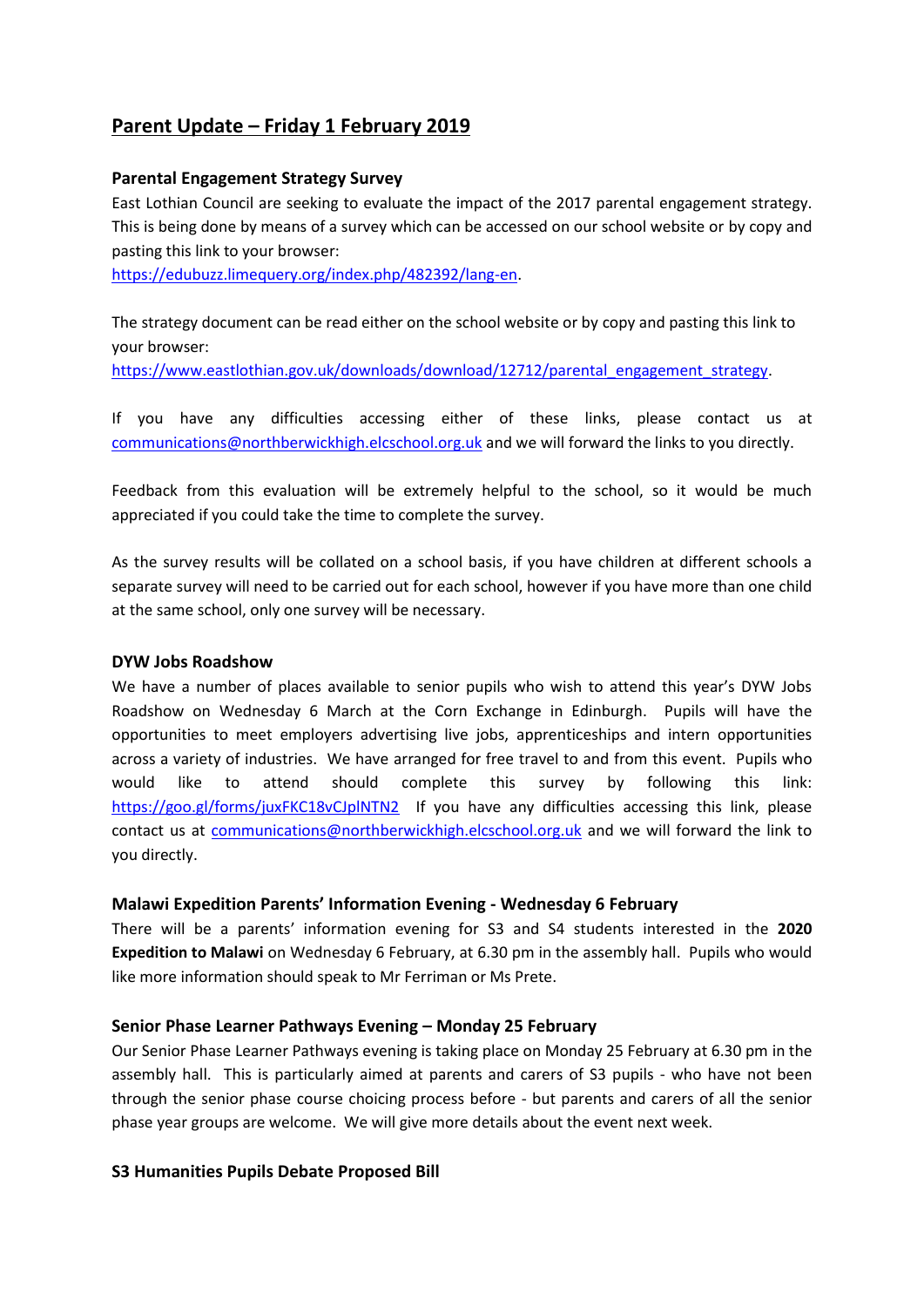Last week, the S3 Humanities pupils were visited by Iain Clark from the Scottish Parliament to discuss the proposed Children (Equal Protection from Assault) (Scotland) Bill. This bill is a significant piece of human rights legislation and if passed will end the physical punishment of children by parents and carers. This week, the pupils have further considered the proposed bill in class; asking questions and having an open discussion. The pupils put a lot of thought into their opinions and responses, which were very mature. These responses will now be anonymously shared with the Equalities and Human Rights Committee at the Scottish Parliament.

## **Follow the Parent School Partnership (PSP) on Twitter!**

If you use Twitter, hopefully you already follow us @NorthBerwickHS, but did you know that you can now keep up to date with the Parent School Partnership @NorthberwickhsP ? The PSP represents the voice of the Parent Forum and will use the feed to share information and updates and receive feedback from you.

# **Dress Code – Congratulations to S1!**

Well done to our S1 cohort, who demonstrated a very high standard of dress code during checks this week. S2 dress code checks will be carried out during registration next week.

# **Library Update – Overdue and Damaged Books**

A plea from our librarian to encourage pupils to search out any overdue library books they might have, as we currently have a whopping 500 books overdue, 340 of which are over 3 months out of date. All pupils with overdue books have had an email sent to their edubuzz account, so please do ask them to check and try to get any outstanding books back to the library as soon as possible.

Our librarian has also reported that many books are being returned damaged, most of them irreparably and therefore unsuitable for further lending. Since the October break approximately 25 books have had to be removed from circulation due to significant damage – this represents about £200 worth of stock. In some cases, the book has been especially ordered in from the public library system. Clearly, this is unsustainable as the library does not have the funds to replace the books, therefore if a pupil returns a book too damaged to be used again, a letter will be sent home requesting either a replacement copy of the book or the cost of a replacement. Our librarian is happy to provide a bag or plastic folder to pupils who are concerned that their books will be damaged while carrying them to and from school.

## **Harry Potter Quiz**

Calling all Potter-Heads! There will be a Harry Potter themed quiz at lunchtime on Thursday 7 February, in the library. All year groups are invited to take part, with a maximum of 4 in each team.

## **Excelsior Comic Awards**

After the February break, the library will be running the Excelsior Comic Awards, with the first meeting at lunchtime on the Thursday 28 February. This is the first time that the awards are being run at NBHS and it is open to all year groups.

## **HPV Vaccination Forms**